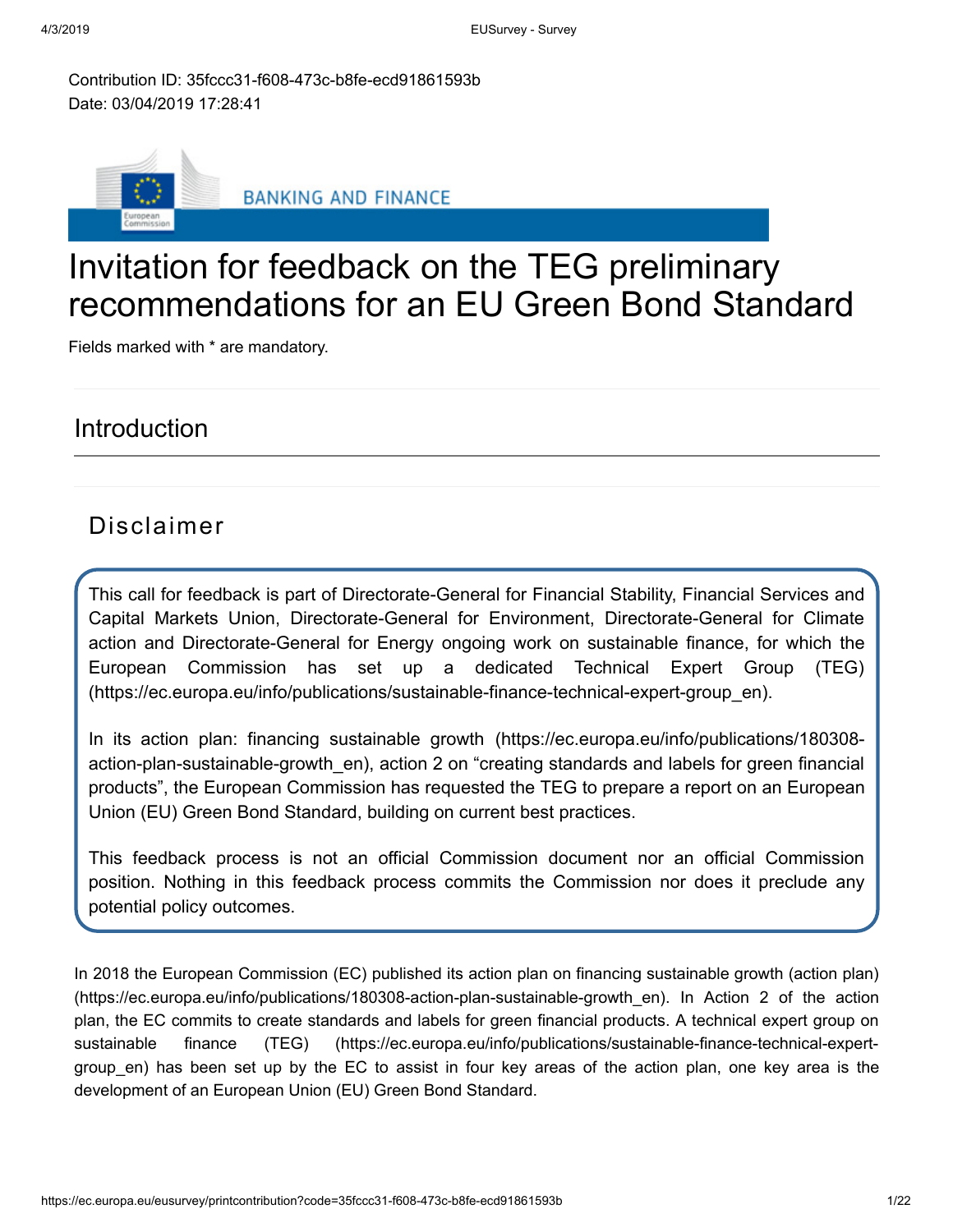#### 4/3/2019 EUSurvey - Survey

The TEG has drafted an interim report (https://ec.europa.eu/info/files/190306-sustainable-finance-teg-interimreport-green-bond-standard en 0.pdf), outlining the status of the work conducted so far (as of Februaryj2019). This report proposes the content of an EU Green Bond Standard (EU GBS), explains its purpose, sets its ambition level, and explains how we think the creation of this EU GBS will address the barriers to the green bond market's further development and will support its role in channeling substantial financial flows to green projects. In addition, the interim report elaborates on possible incentives, based on the EU GBS, to enhance the growth of green bond issuance and the links with other sustainable financing instruments in a wider context.

The final report will provide guidance to the EC on our proposed way forward for the EU GBS, including on possible legislative initiatives or amendments. It should also feed into the work being launched in parallel by the EC on a potential EU Ecolabel for green financial products.

Financial market participants are invited to give their feedback on the key elements of this interim report.

## **The deadline for providing feedback is 3 April 2019 cob**

**Please note**: In order to ensure a fair and transparent consultation process **only responses received through our online questionnaire will be taken into account** and included in the report summarising the responses. Should you have a problem completing this questionnaire or if you require particular assistance, please contact [ec-teg-sf@ec.europa.eu \(mailto:ec-teg-sf@ec.europa.eu\)](mailto:ec-teg-sf@ec.europa.eu).

Useful documents and links:

- Full and downloadable version of the interim report (https://ec.europa.eu/info/files/190306-sustainable[finance-teg-interim-report-green-bond-standard\\_en\\_0.pdf\)](https://ec.europa.eu/info/files/190306-sustainable-finance-teg-interim-report-green-bond-standard_en_0.pdf)
- Draft Green Bond Standard [\(https://ec.europa.eu/info/files/190306-sustainable-finance-teg-interim](https://ec.europa.eu/info/files/190306-sustainable-finance-teg-interim-report-green-bond-standard-annex_en)report-green-bond-standard-annex\_en)
- More information on this invitation for feedback (https://ec.europa.eu/info/publications/190306 [sustainable-finance-interim-teg-report-green-bond-standard\\_en\)](https://ec.europa.eu/info/publications/190306-sustainable-finance-interim-teg-report-green-bond-standard_en)
- Specific privacy statement [\(https://ec.europa.eu/info/files/190306-sustainable-finance-teg-interim-report](https://ec.europa.eu/info/files/190306-sustainable-finance-teg-interim-report-green-bond-standard-privacy-statement_en)green-bond-standard-privacy-statement\_en)

# 1. Information about you

**\***Are you replying as a(n):

- $\bigcirc$  institutional investor
- public sector issuer/ borrower (sovereigns, regions, municipalities, government backed entities)
- multilateral or bilateral financial institution, government backed agency or development bank
- **◯** corporate issuer/borrower
- $\bigcirc$  financial institution acting as issuer/borrower
- $\circ$  financial institution acting as intermediary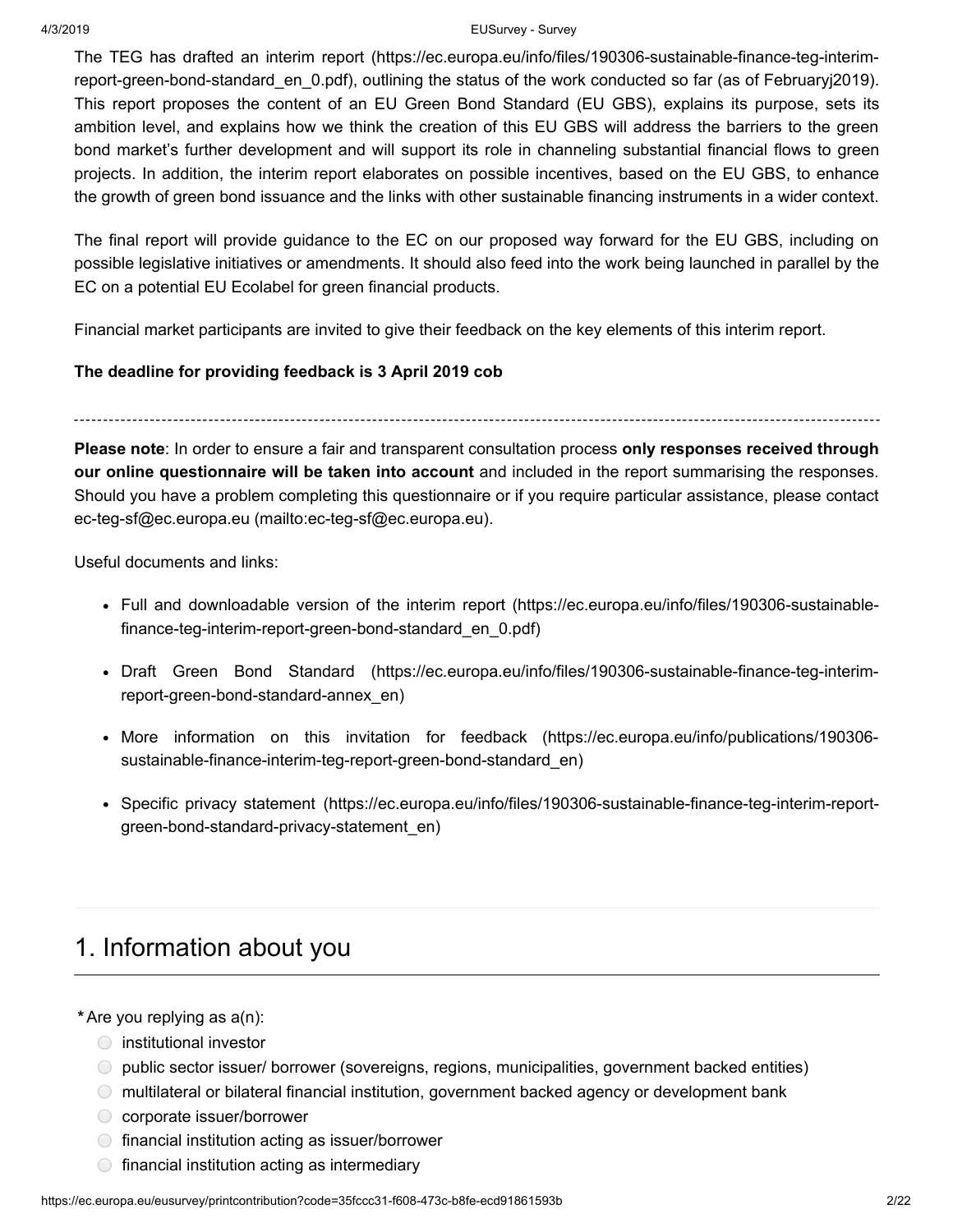- $\bigcirc$  financial institution acting as lender
- O NGO
- $\circ$  sustainability consultancy
- $\circ$  credit rating agency
- **C** auditing/assurance firm
- academic
- stock exchange
- $\circ$  index provider
- $\bullet$  other

#### **\***Please specify the type of organisation:

Association of co-operative banks

#### **\***Name of your organisation:

European Association of Co-operative Banks

#### **\***Contact email address:

#### **The information you provide here is for administrative purposes only and will not be published**

elisa.bevilacqua@eacb.coop

**\***Is your organisation included in the Transparency Register?

(If your organisation is not registered, we invite you to register here [\(http://ec.europa.eu/transparencyregister/public/homePage.do?locale=en\),](http://ec.europa.eu/transparencyregister/public/homePage.do?locale=en) although it is not compulsory to be registered to reply to this consultation. Why a transparency register? [\(http://ec.europa.eu/transparencyregister/public/staticPage/displayStaticPage.do?](http://ec.europa.eu/transparencyregister/public/staticPage/displayStaticPage.do?locale=en&reference=WHY_TRANSPARENCY_REGISTER) locale=en&reference=WHY\_TRANSPARENCY\_REGISTER))

Yes

No

**\***If so, please indicate your Register ID number:

```
4172526951-19
```
## **\***Your organisation has been active in the green bond market as:

*at least 1 choice(s)*

- **investor**
- □ issuer
- underwriter
- $\Box$  external verifier
- $\Box$  index provider
- stock exchange
- not active so far
- $\Box$  considering to be active in the next 12 months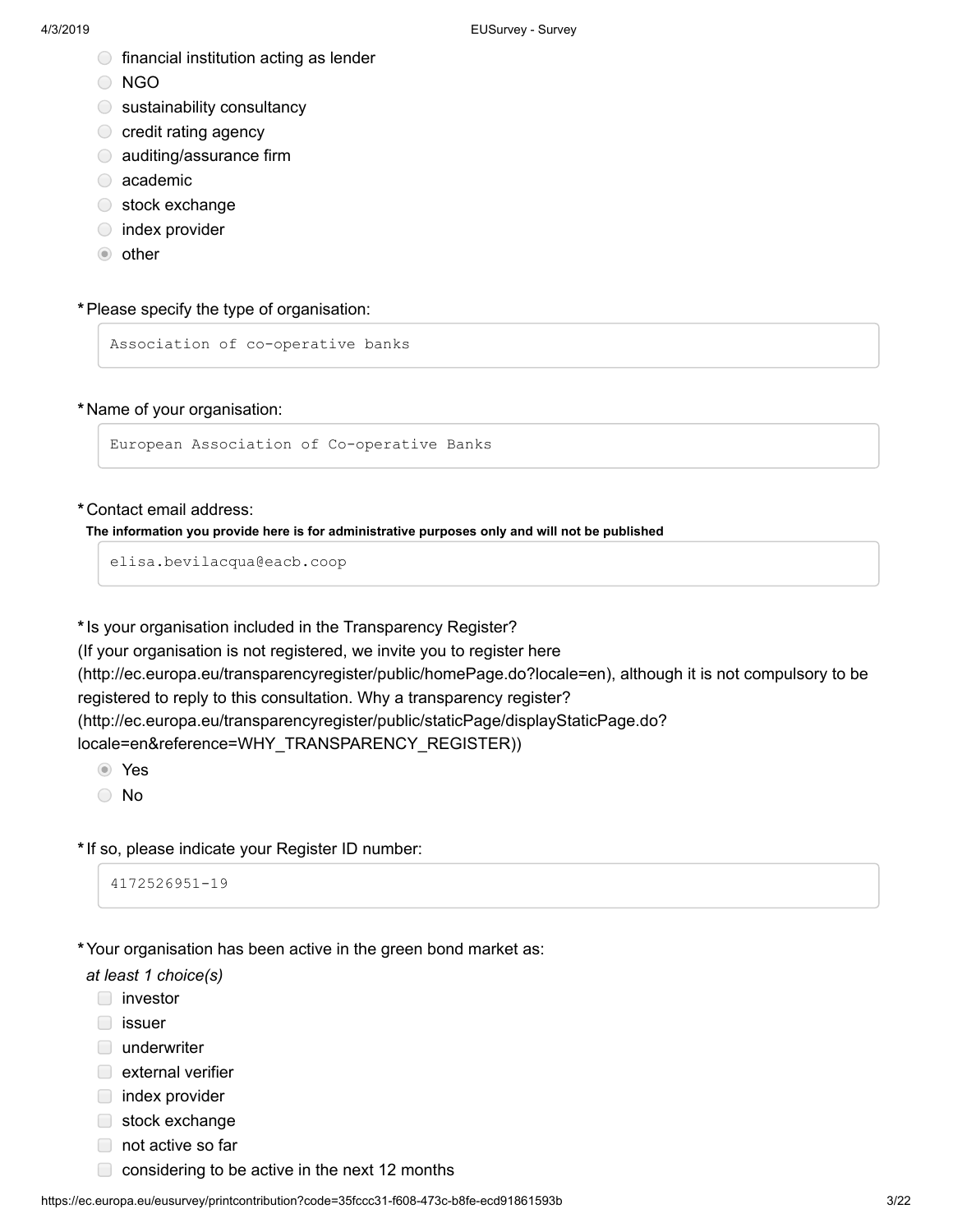$\sqrt{ }$  other

**\***Please specify under which capacity has your organisation been active in the green bond market:

The association represents co-operative banks active in the green bond market in different ways (investors, issuers, underwriters)

#### **\***Where are you based?

Belgium

#### **\***Where do you carry out your activity?

Belgium



# Important notice on the publication of responses

**\***Contributions received are intended for publication on the Commission's website. Do you agree to your contribution being published?

[\(see specific privacy statement \(http://ec.europa.eu/finance/consultations/2015/CONS-NAME/docs/privacy](http://ec.europa.eu/finance/consultations/2015/CONS-NAME/docs/privacy-statement_en.pdf)statement\_en.pdf)  $\mathbb{Z}$ )

- Yes, I agree to my response being published under the name I indicate (*name of your organisation/company/public authority or your name if your reply as an individual*)
- $\bigcirc$  No, I do not want my response to be published

## 2. Your opinion

**1.1 The TEG identifies five key barriers to the development of the green bond market (see Section 2.2 of the report of the Technical Expert Group subgroup on Green Bond Standard**

**[\(https://ec.europa.eu/info/sites/info/files/business\\_economy\\_euro/banking\\_and\\_finan](https://ec.europa.eu/info/sites/info/files/business_economy_euro/banking_and_finance/documents/190306-sustainable-finance-teg-interim-report-green-bond-standard_en_0.pdf#section-2-2) ce/documents/190306-sustainable-finance-teg-interim-report-green-bondstandard\_en\_0.pdf#section-2-2) (the report)).**

**On a scale from 1 to 5, please express your view as to the importance of each of these barriers (1 indicating the lowest importance):**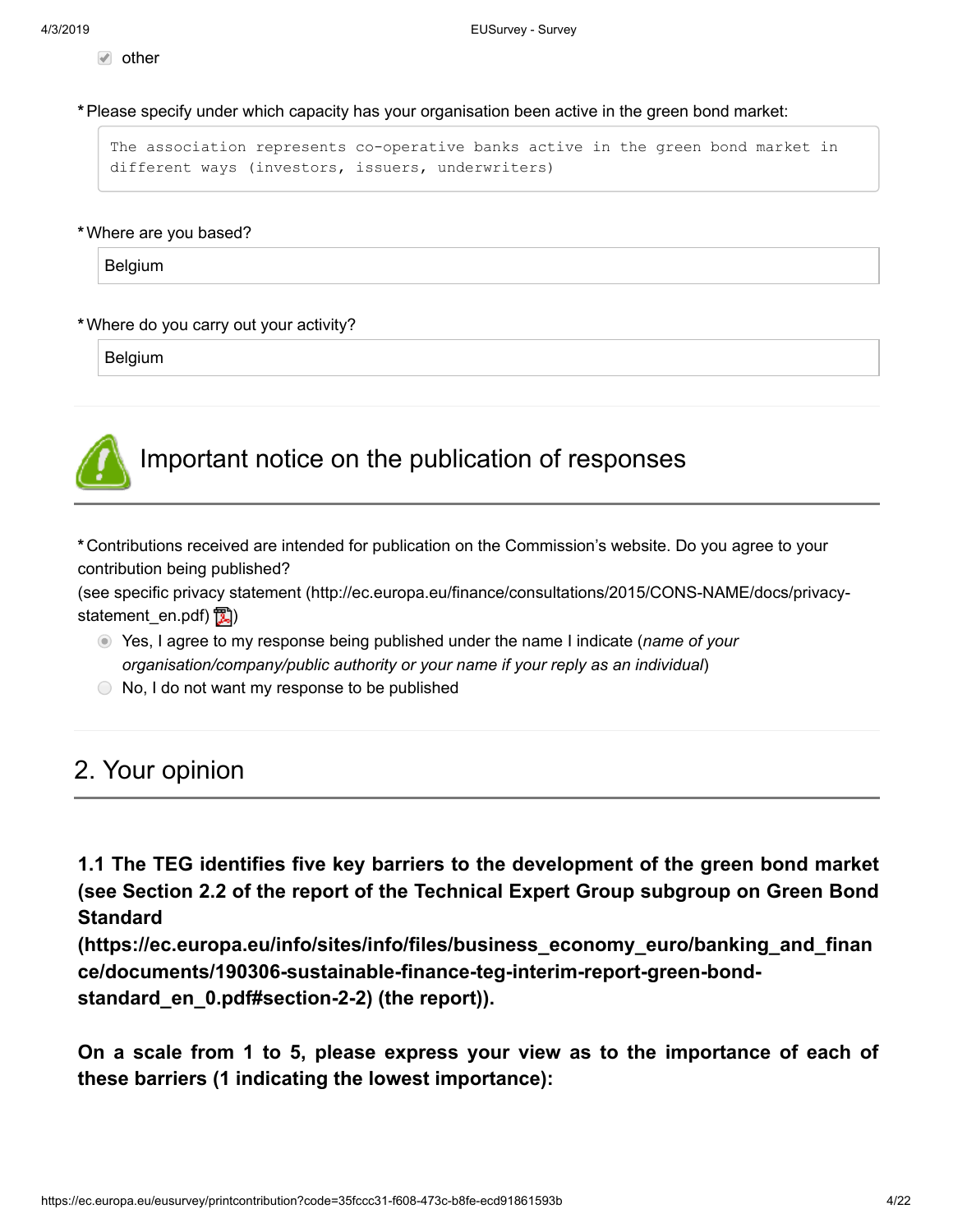|                                                                                  | 1<br>(least<br>import<br>ant) | $\overline{2}$ | 3                                      | $\overline{4}$ | 5<br>$\overline{(}$<br>${\sf m}$<br><b>OS</b><br>$\mathfrak t$<br>im<br>po<br>rt<br>an<br>t) | D<br>$\mathsf O$<br>$\sf n$<br>'t<br>k<br>$\sf n$<br>$\mathsf O$<br>W<br>$\overline{I}$<br>n<br>O<br>$\mathsf O$<br>p<br>İ<br>$\sf n$<br>İ<br>$\mathbf O$<br>n<br>$\prime$<br>n<br>$\mathsf O$<br>$\mathsf{t}$<br>r<br>$\mathsf e$<br>I<br>e<br>$\mathsf{V}$<br>a<br>n<br>t |  |
|----------------------------------------------------------------------------------|-------------------------------|----------------|----------------------------------------|----------------|----------------------------------------------------------------------------------------------|-----------------------------------------------------------------------------------------------------------------------------------------------------------------------------------------------------------------------------------------------------------------------------|--|
| a) Absence of clear economic benefits associated<br>with issuance of green bonds | $\bigcirc$                    | $\bigcirc$     | $\odot$                                | $\bigcirc$     | $\bigcirc$                                                                                   | $\bigcirc$                                                                                                                                                                                                                                                                  |  |
| b) Issuers' concerns with reputational risks and<br>green definitions            | $\bigcirc$                    | $\bigcirc$     | $\odot$                                | $\bigcirc$     | $\bigcirc$                                                                                   | $\bigcirc$                                                                                                                                                                                                                                                                  |  |
| c) Complex and potentially costly external review<br>procedures                  | $\bigcirc$                    | $\bigcirc$     | $\begin{array}{c} \bullet \end{array}$ | $\bigcirc$     | $\bigcirc$                                                                                   | $\bigcirc$                                                                                                                                                                                                                                                                  |  |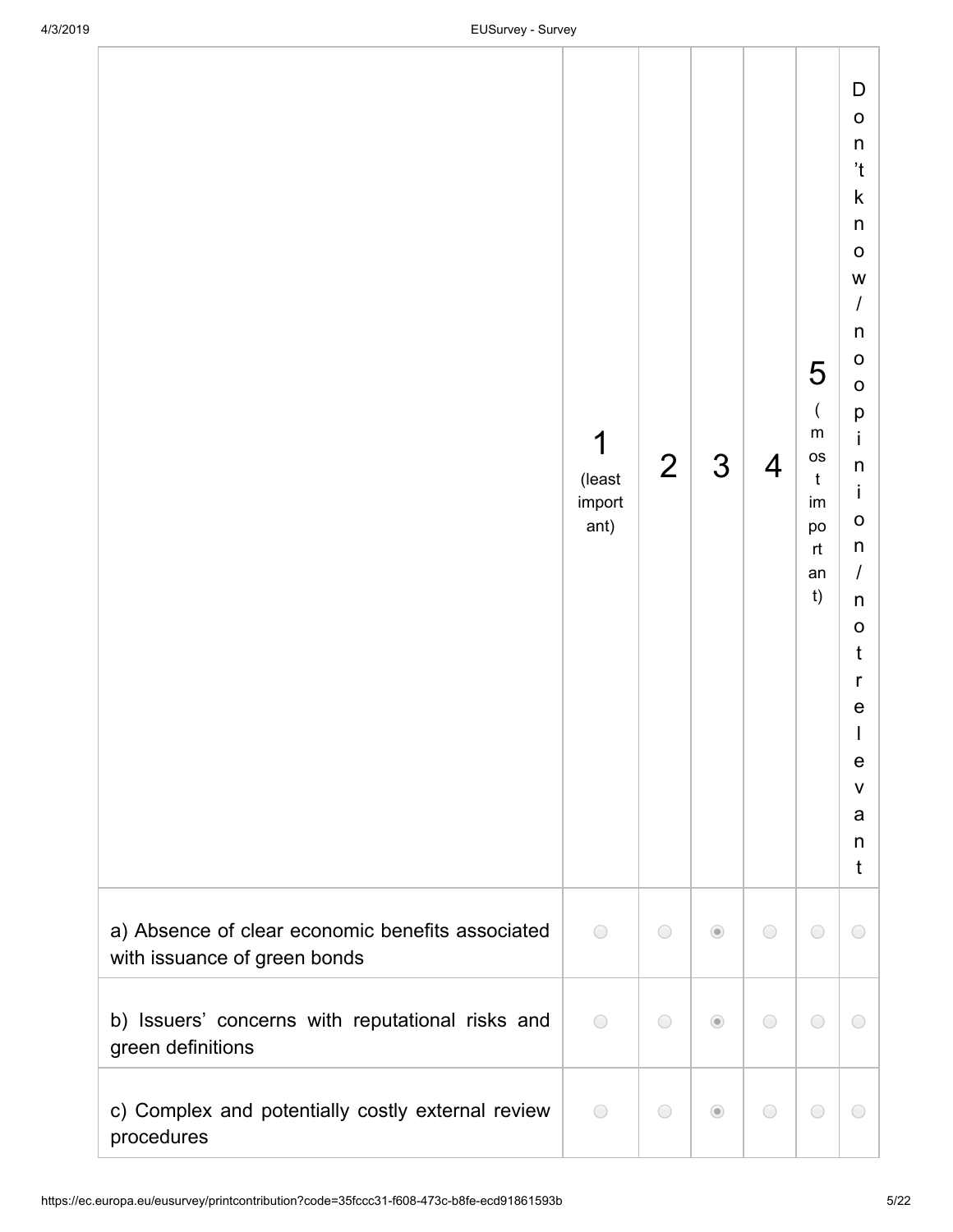| d) Uncertainty with regards the type of assets and<br>expenditures that can be financed by green bonds | $\bigcirc$ |  |  |  |
|--------------------------------------------------------------------------------------------------------|------------|--|--|--|
| e) Lack of clarity with regards to the practice for<br>the tracking of proceeds                        | $\bigcirc$ |  |  |  |

## **1.2 Have you identified other barriers to the development of the green bond market, in addition the ones listed above? Please comment as appropriate:**

#### *2,000 character(s) maximum*

Given some different approaches on issuing green bonds among EACB Members, the answers to the questions above represent an average positioning. The purpose of the EACB is to represents a common view, pointing the attention on the principal topics that will be necessary to ensure the creation of a useful and helpful Green Bond Standard.

The establishment of the taxonomy will substantially support the development of the Green bond market. In the specific case of loans to finance energy efficient buildings (which could be one of the biggest contributors to reductions in CO2 emissions), it is essential to get a simple definition, based on EPCs, (as it is the only available EU-wide measure, even if there is a need of alignment on the definition of the indicators that differ among EU countries). However, the TEG proposal for a taxonomy in the building sector has a binary focus. An incentivising approach with degrees of green is preferable.

Moreover, due to the different kind of issuers present in the Green bond market, we would like to highlight also the necessity to clarify more deeply the application and usability of the framework, in order to create a consistent and strong tool, able to foster the EU Green Bond market. It was pointed out by some Members that some issuers, for example face data collection and disclosure issuers when in dialogue with SPOs.

**2 With the objective to support the scaling up of the EU green bond market while at the same time safeguarding the integrity of this market, the TEG puts forward eleven preliminary policy recommendations for consideration by the European Commission.**

**Recommendations 1-4: Please express your agreement with the proposed recommendations by ticking the yes/no box:**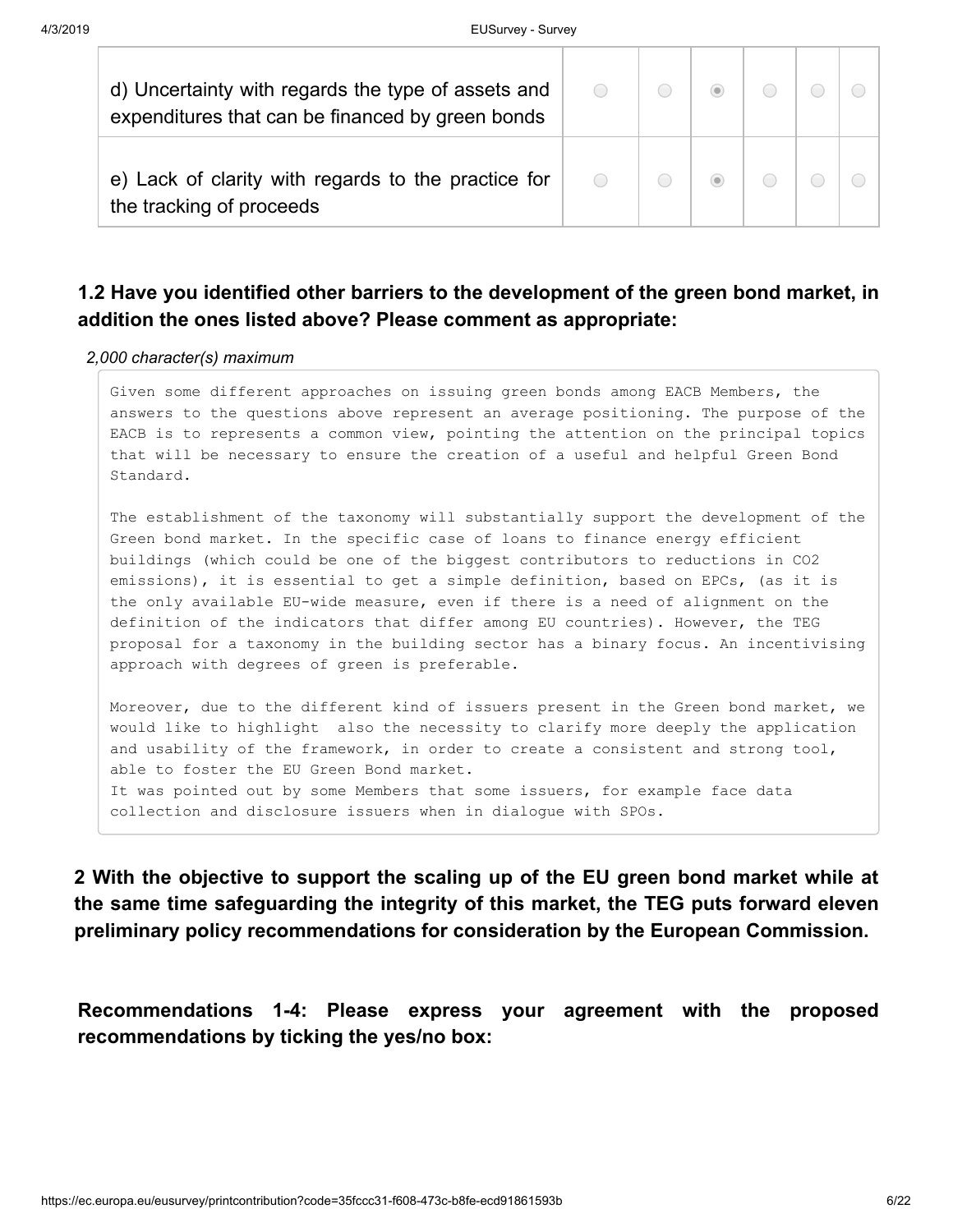|                                                                                                                                                                           | Y<br>e<br>S | N<br>$\mathbf 0$ | D<br>$\circ$<br>$\sf n$<br>$\mathfrak{t}$<br>$\mathsf k$<br>$\sf n$<br>$\mathsf O$<br>W<br>$\overline{I}$<br>$\sf n$<br>$\circ$<br>$\mathbf O$<br>p<br>i<br>$\sf n$<br>İ<br>$\circ$<br>n<br>$\cal I$<br>n<br>$\circ$<br>t<br>r<br>$\mathsf{e}\,$<br>I<br>e<br>V<br>a<br>n<br>t |  |
|---------------------------------------------------------------------------------------------------------------------------------------------------------------------------|-------------|------------------|--------------------------------------------------------------------------------------------------------------------------------------------------------------------------------------------------------------------------------------------------------------------------------|--|
| Recommendation 1: Create a voluntary EU Green Bond Standard                                                                                                               | $\odot$     | $\bigcirc$       | $\bigcirc$                                                                                                                                                                                                                                                                     |  |
| <b>Recommendation 2: Monitor impact and consider further supporting</b><br>action including possible legislation after an estimated period of 3 years                     | $\odot$     | $\bigcirc$       | 0                                                                                                                                                                                                                                                                              |  |
| <b>Recommendation 3:</b> Develop a legislative proposal for a centralised<br>accreditation regime for external green bond verifiers to be potentially<br>operated by ESMA | $\odot$     | $\bigcirc$       | $\bigcirc$                                                                                                                                                                                                                                                                     |  |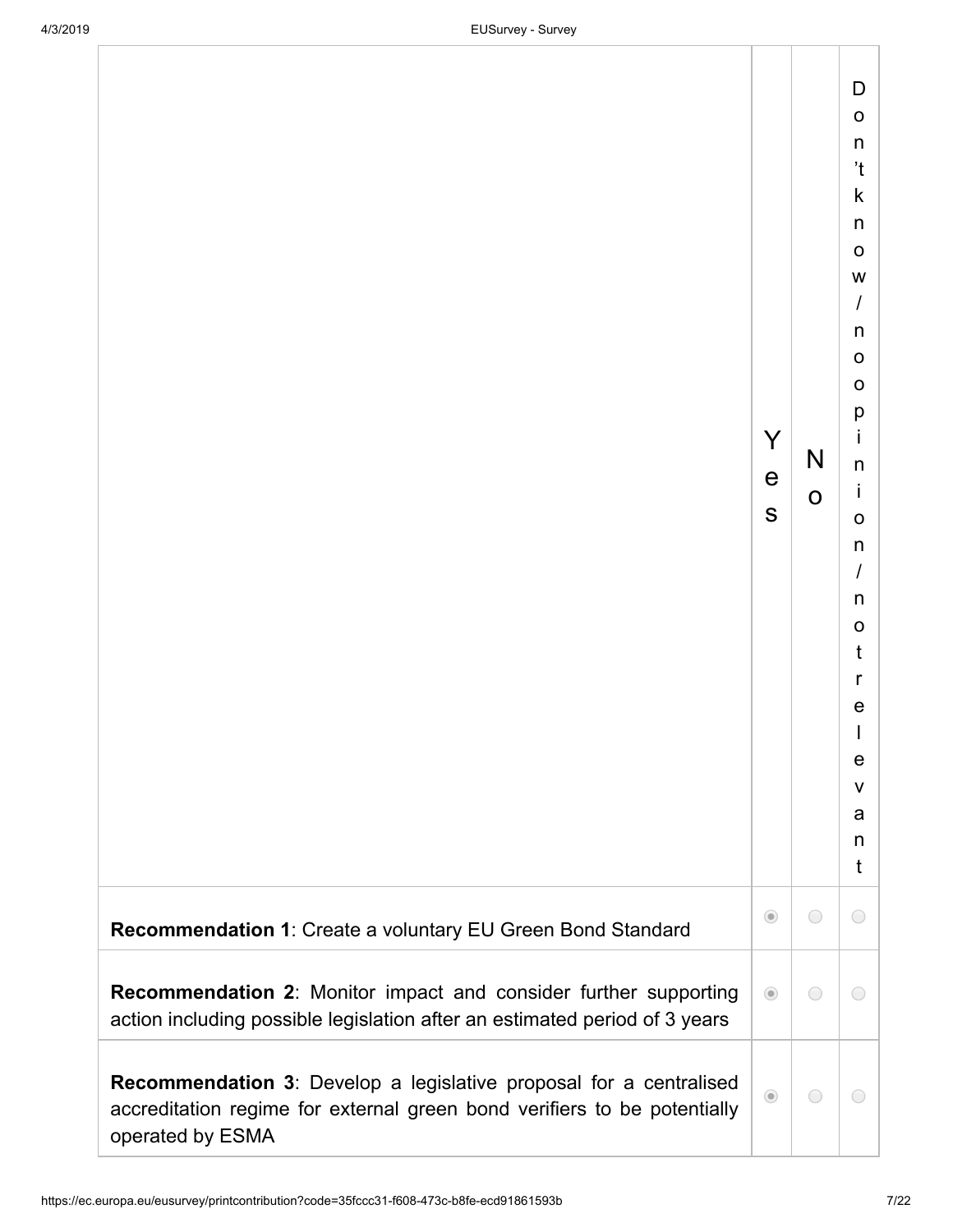**Recommendation 4**: Set up a market-based voluntary Accreditation Committee for external verifiers of green bonds for a transition period

 $\odot$ 

### **Please add any comments to your replies on recommendations 1 to 4, as appropriate:**

#### *2,000 character(s) maximum*

About recommendation n. 2, given the size and importance of the market, could be explored the possibility to reduce the assessment period and verify the impacts of the GBS earlier than the deadline of 3 years proposed in the report.

**Recommendations 5-11: Please express your agreement with the proposed recommendations by using the scale from 1 to 5 (1 indicating no agreement):**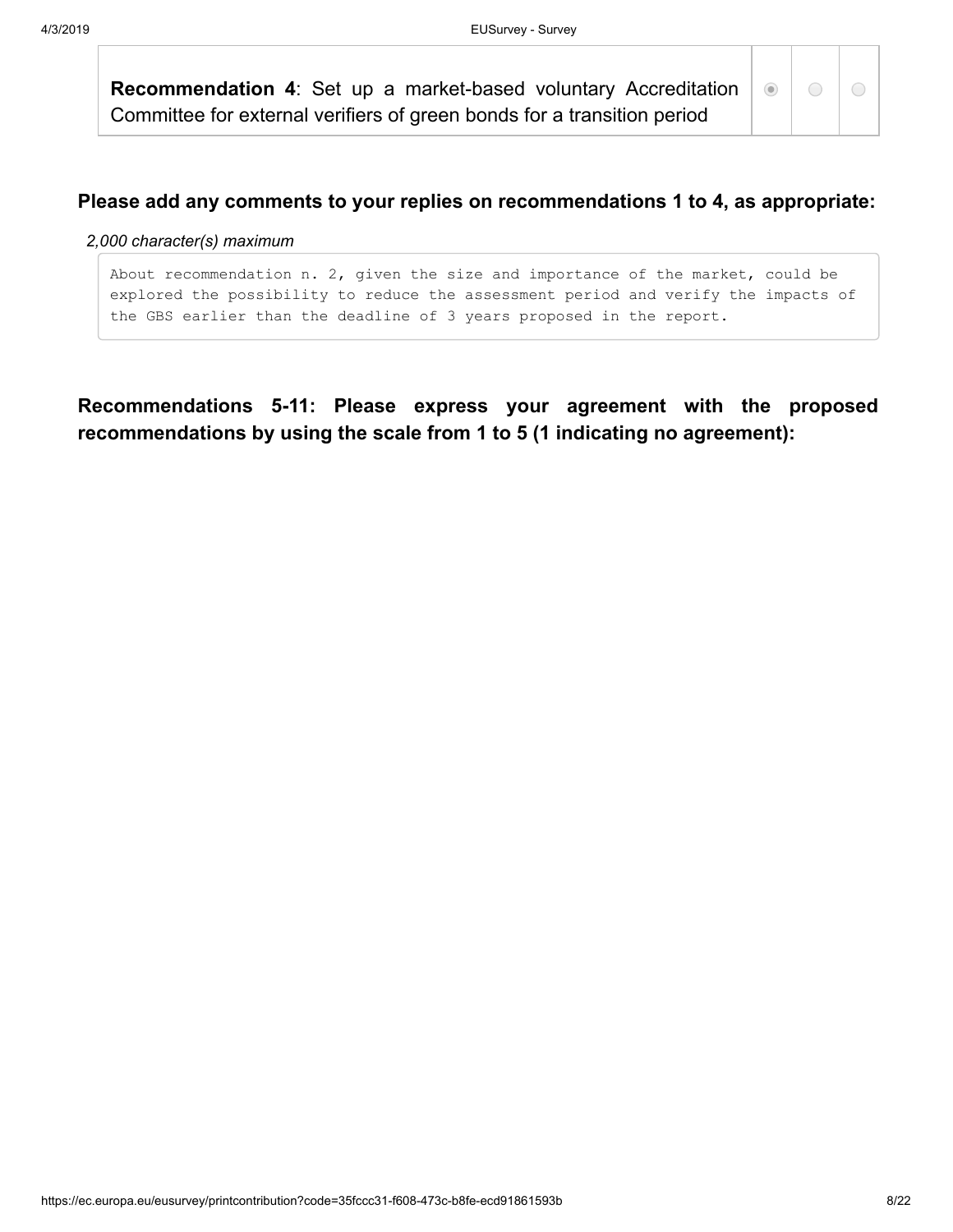|                                                                                                                                                                                             | 1<br>(stro<br>ngly<br>disa<br>gree<br>$\mathcal{C}$ | $\overline{2}$ | 3          | $\overline{4}$ | 5<br>(st<br>ro<br>ng<br>ly<br>ag<br>re<br>e) | D<br>$\mathsf O$<br>n<br>'t<br>k<br>n<br>$\mathbf O$<br>W<br>I<br>n<br>$\mathsf O$<br>$\mathsf O$<br>р<br>İ.<br>n<br>İ<br>$\mathsf{o}$<br>n<br>$\overline{I}$<br>n<br>$\mathsf O$<br>t<br>r<br>e<br>$\mathsf I$<br>e<br>$\mathsf V$<br>a<br>n<br>t |  |
|---------------------------------------------------------------------------------------------------------------------------------------------------------------------------------------------|-----------------------------------------------------|----------------|------------|----------------|----------------------------------------------|----------------------------------------------------------------------------------------------------------------------------------------------------------------------------------------------------------------------------------------------------|--|
| Recommendation 5: Encourage investors<br>(in)<br>institutional investors) to<br>particular<br>adopt<br>the<br>requirements of the EU-GBS<br>and<br>actively<br>communicate their commitment | $\bigcirc$                                          | $\bigcirc$     | $\bigcirc$ | $\odot$        | $\bigcirc$                                   | $\bigcirc$                                                                                                                                                                                                                                         |  |
| <b>Recommendation 6:</b> Adopt an ambitious disclosure<br>regime for institutional investors                                                                                                | $\bigcirc$                                          | $\bigcirc$     | $\bigcirc$ | $\odot$        | $\bigcirc$                                   | $\bigcirc$                                                                                                                                                                                                                                         |  |

regime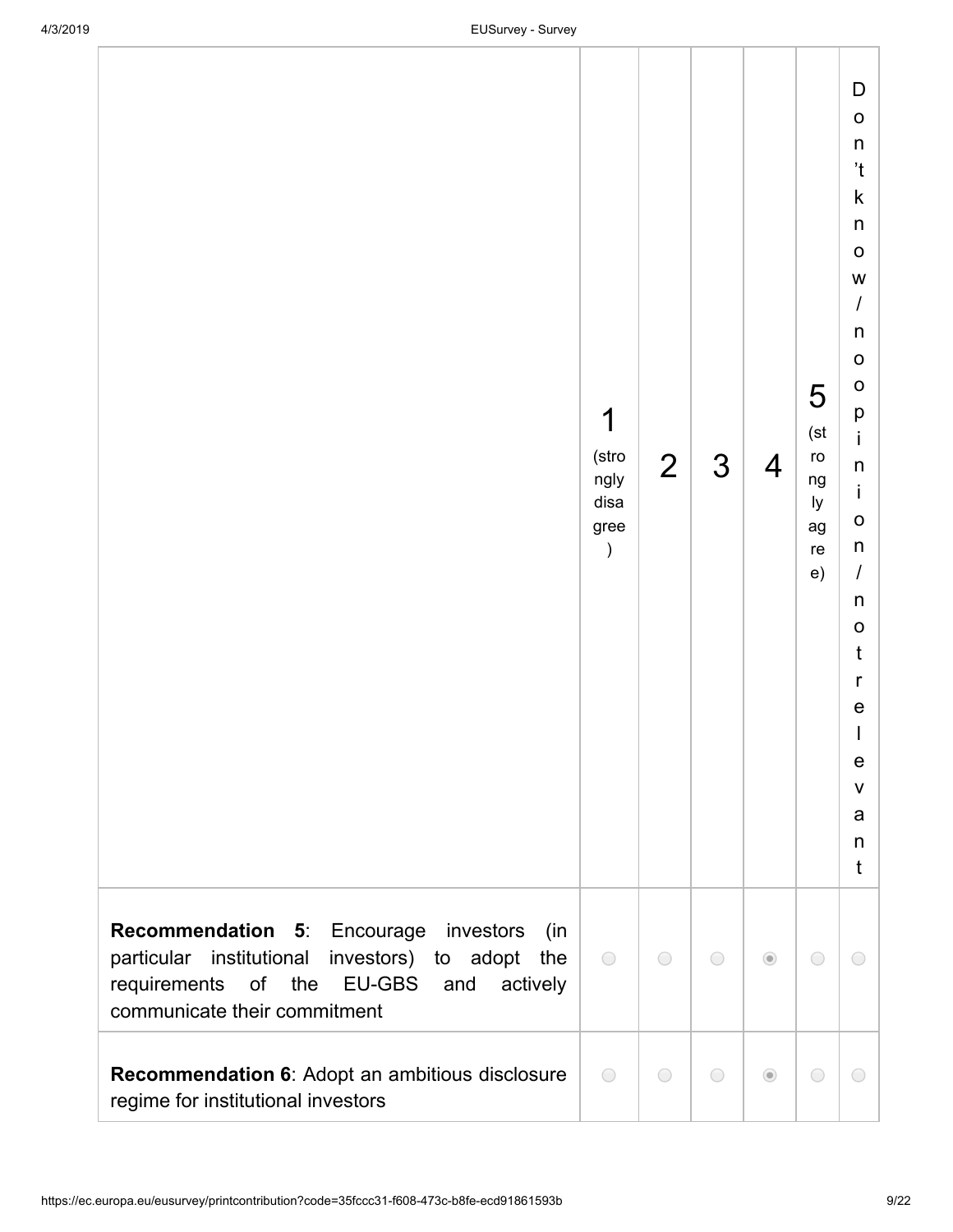| <b>Recommendation 7: Consider promoting greening</b><br>system<br>by expressing<br>financial<br>the<br>and<br>implementing a preference for EU green bonds      | $\bigcirc$ | $\bigcap$  |         | $\odot$ | ⌒       | ◯                                             |
|-----------------------------------------------------------------------------------------------------------------------------------------------------------------|------------|------------|---------|---------|---------|-----------------------------------------------|
| <b>Recommendation 8:</b> Develop credit enhancement<br>guarantees for sub-investment grade green bonds                                                          | $\bigcirc$ | $\bigcirc$ | $\odot$ | ◯       | ◯       |                                               |
| <b>Recommendation 9:</b> Encourage all types<br>0t<br>European issuers to issuing their future green bonds<br>in compliance with the requirements of the EU GBS | $\bigcirc$ | $\bigcirc$ | ◯       | ◯       | $\circ$ | ◯                                             |
| <b>Recommendation 10:</b> Set up a grant scheme to off-<br>set the additional cost of external verification for<br><b>issuers</b>                               |            |            | $\odot$ |         | ◯       |                                               |
| <b>Recommendation 11: Promote adoption of the EU</b><br>Green Bond Standard through the EU eco-label for<br>financial products                                  | ∩          | $\bigcirc$ |         | ◯       | $\circ$ | $\left( \begin{array}{c} \end{array} \right)$ |

## **Please add any comments to your replies on recommendations 5 to 11, as appropriate::**

*2,000 character(s) maximum*

Recommendation 8: some Members have pointed out the possibility that this might distort the pricing mechanism (for risk), creating some interferences with the general dynamics of the market. Furthermore there is a certain consensus that external review or verification costs are not the major barrier (it is rather the internal effort regarding data collection and disclosure issues): therefore while a grant scheme maybe relevant, it may not be the highest priority.

**3.1 The TEG proposes that the proceeds from EU green bonds be allocated to green projects (Section 4.1 of Annex 1 draft model of the EU Green Bond Standard to the report**

**[\(https://ec.europa.eu/info/sites/info/files/business\\_economy\\_euro/banking\\_and\\_finan](https://ec.europa.eu/info/sites/info/files/business_economy_euro/banking_and_finance/documents/190306-sustainable-finance-teg-interim-report-green-bond-standard_en_0.pdf#section-4-1) ce/documents/190306-sustainable-finance-teg-interim-report-green-bondstandard\_en\_0.pdf#section-4-1)).**

**Do you agree that green projects may include the following items?**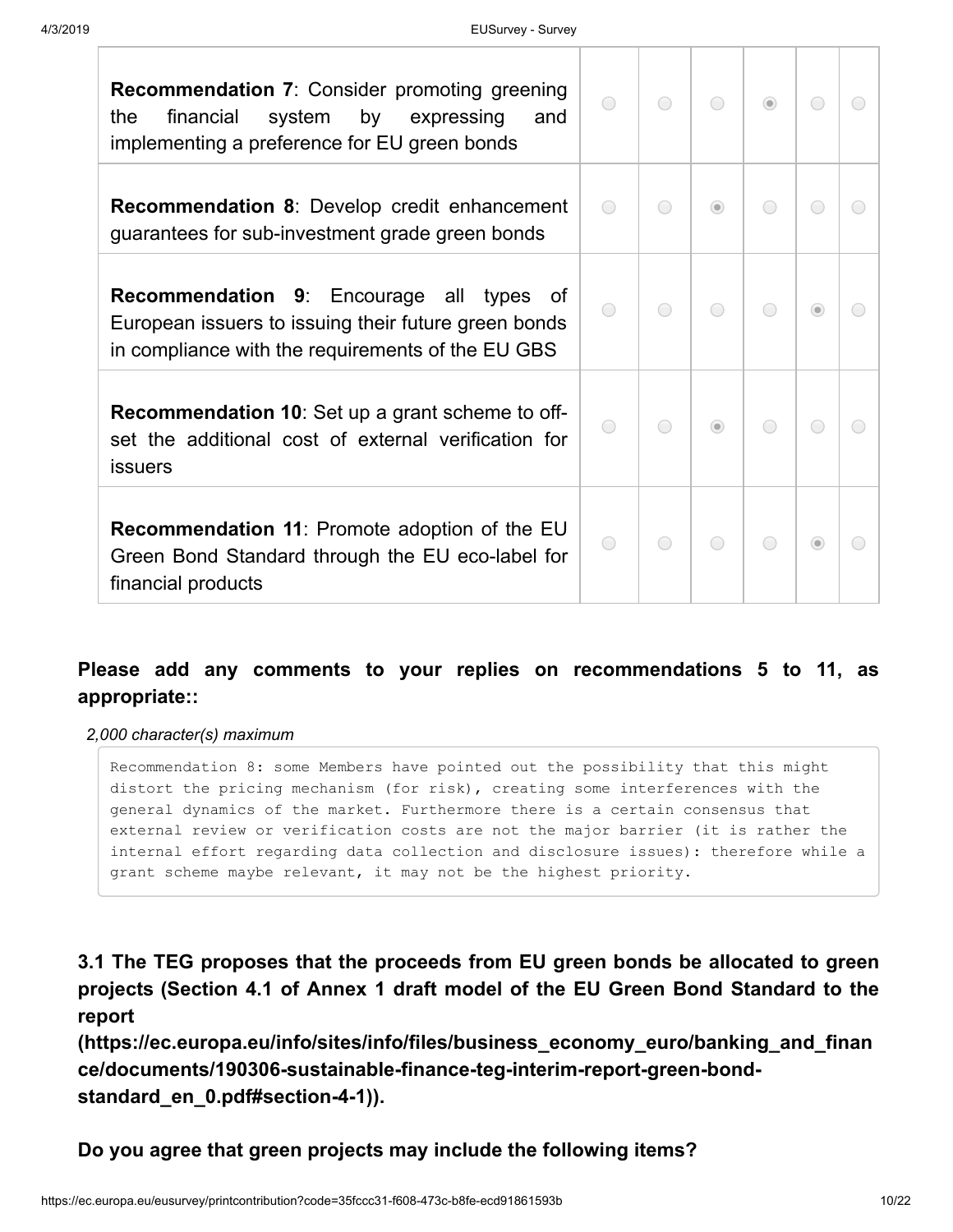|                                                                                                                                                   | Y<br>e<br>S | N<br>O     | Do<br>n't<br>kn<br><b>OW</b><br>$\prime$<br>no<br>opi<br>nio<br>n/<br>not<br>rel<br>ev<br>ant |
|---------------------------------------------------------------------------------------------------------------------------------------------------|-------------|------------|-----------------------------------------------------------------------------------------------|
| a) eligible green assets including physical assets and financial assets<br>such as loans;                                                         | $\odot$     | ◯          | $\bigcirc$                                                                                    |
| b) the share of the working capital that can reasonably be attributed to<br>the operation of such eligible, tangible or intangible, green assets; | $\odot$     | $\bigcirc$ |                                                                                               |
| c) eligible green operating expenditures related to improving or<br>maintaining the value of eligible assets;                                     | $\odot$     | $\bigcirc$ |                                                                                               |

## **3.2 Please add any comments to your replies to question 3.1, as appropriate:**

*2,000 character(s) maximum*

**4.1 The TEG proposes (Section 4.1 of Annex 1 draft model of the EU Green Bond Standard to the report [\(https://ec.europa.eu/info/sites/info/files/business\\_economy\\_euro/banking\\_and\\_finan](https://ec.europa.eu/info/sites/info/files/business_economy_euro/banking_and_finance/documents/190306-sustainable-finance-teg-interim-report-green-bond-standard_en_0.pdf#section-4-1) ce/documents/190306-sustainable-finance-teg-interim-report-green-bond-**

**standard\_en\_0.pdf#section-4-1)) that eligible green expenditures qualify for refinancing with a maximum three years look-back period before the issuance year of the EU green bond, while eligible green asset qualify with no maximum look-back period.**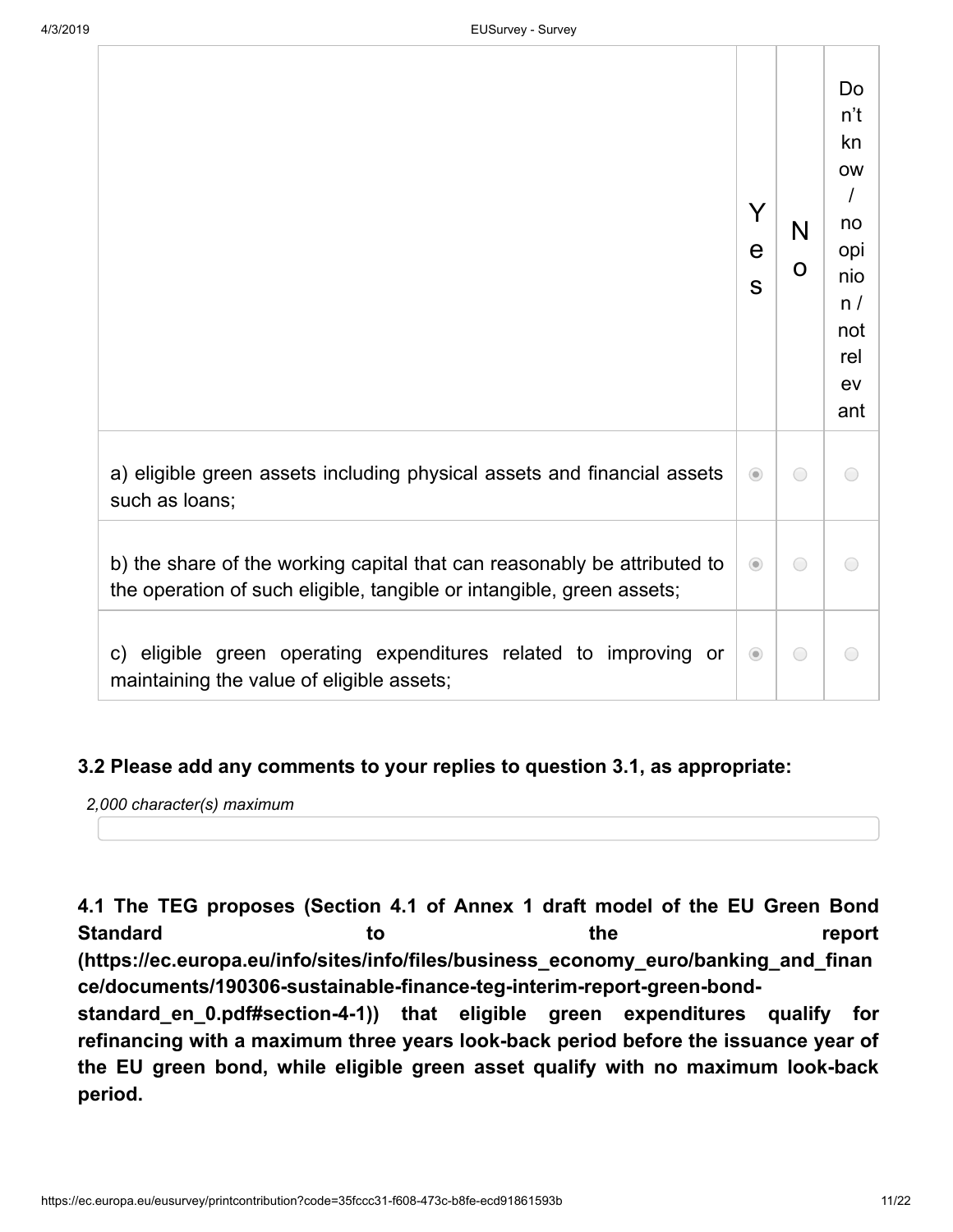**Do you agree that a maximum look-back period be imposed with regard to the refinancing of eligible green expenditures?**

|                                                                                                                              | V<br>е<br>S | N<br>O  | Don'<br>kno<br>W/<br>no<br>opini<br>on $/$<br>not<br>rele<br>vant |
|------------------------------------------------------------------------------------------------------------------------------|-------------|---------|-------------------------------------------------------------------|
| a) Do you agree that a maximum look-back period be imposed with<br>regard to the refinancing of eligible green expenditures? | $\odot$     | ∩       |                                                                   |
| b) Do you agree that a no maximum look-back period be imposed<br>with regard to the refinancing of eligible green assets?    | ∩           | $\odot$ |                                                                   |

**4.2 If any of your answers to question 4.1 is no, what is the maximum look-back period you would propose for reference in the EU Green Bond Standard? Please explain your view:**

*2,000 character(s) maximum*

We underline that there should be a compromise between allowing issuers to go back to older financing activity which is still relevant and creates a positive impact (older wind parks which still generate eligible green expenditures) and making it possible for less-committed issuers to just identify older, barely-relevant projects only waiting to mature. However, we suggest that the period must not be too long, in order to really promote new projects and create added value (maximum 5-10 years). In any case, we should take into account the life-cycle of the asset when financing green projects, i.e. establishing minimum threshold for the eligibility of those assets that have a substantial remaining life.

**5.1 The TEG proposes (Section 3.3.1 of the report [\(https://ec.europa.eu/info/sites/info/files/business\\_economy\\_euro/banking\\_and\\_finan](https://ec.europa.eu/info/sites/info/files/business_economy_euro/banking_and_finance/documents/190306-sustainable-finance-teg-interim-report-green-bond-standard_en_0.pdf#section-3-3-1) ce/documents/190306-sustainable-finance-teg-interim-report-green-bondstandard\_en\_0.pdf#section-3-3-1)) that in cases where:**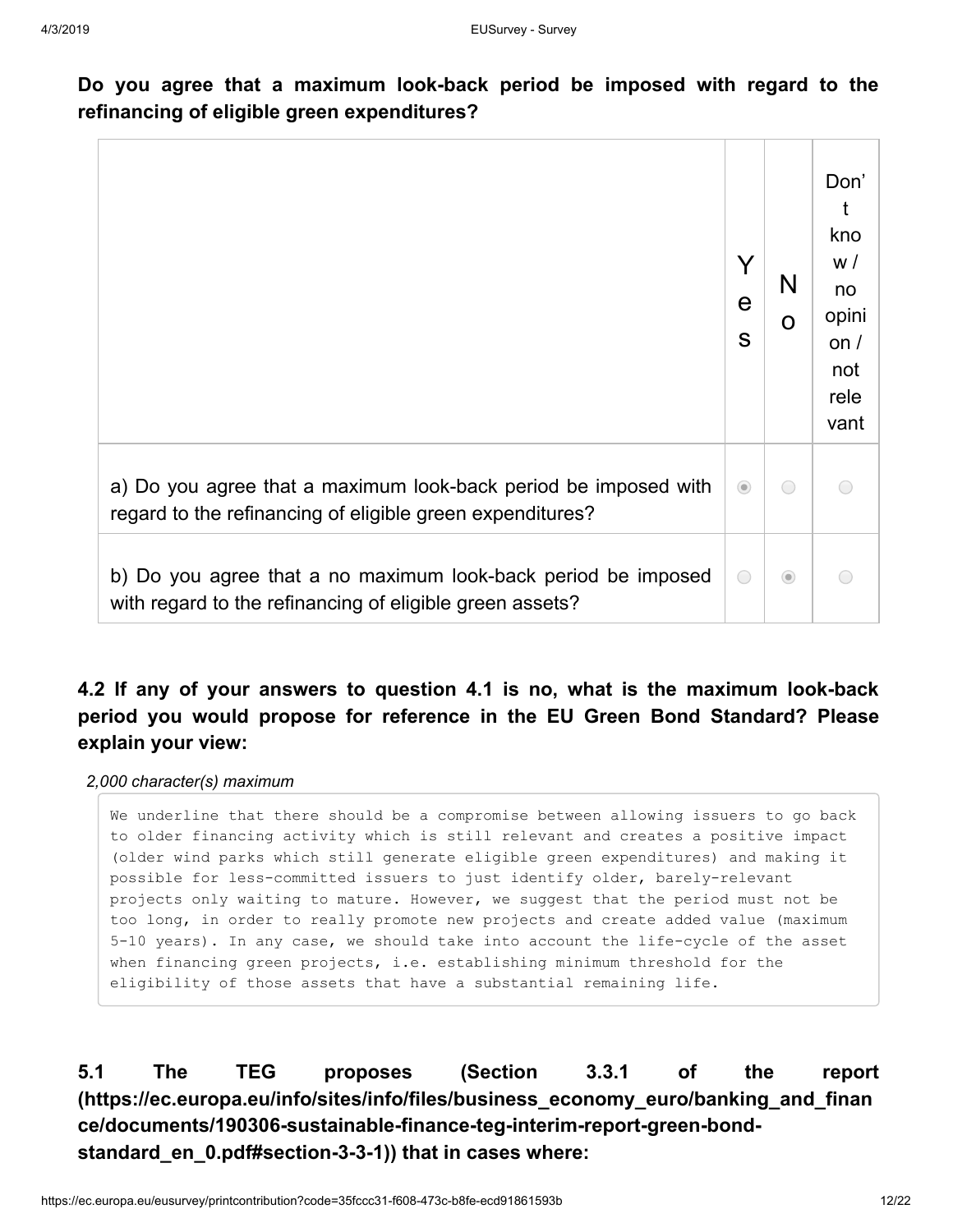- **i. the Taxonomy is not yet in force;**
- **ii. the technical criteria are not yet available;**
- **iii. or when technical criteria are considered not directly applicable due to the innovative nature, complexity, and/or the location of the green projects,**

**the issuer be allowed to rely on the fundamentals of the Taxonomy to verify the alignment of their green projects with the Taxonomy.**

## **Do you agree with this approach?**

- Yes
- No
- Don't know / no opinion / not relevant

### **5.2 Please add any comments to your reply to question 5.1, as appropriate:**

*2,000 character(s) maximum*

**6.1 The TEG proposes (Section 4.1 of Annex 1 draft model of the EU Green Bond Standard to the report [\(https://ec.europa.eu/info/sites/info/files/business\\_economy\\_euro/banking\\_and\\_finan](https://ec.europa.eu/info/sites/info/files/business_economy_euro/banking_and_finance/documents/190306-sustainable-finance-teg-interim-report-green-bond-standard_en_0.pdf#section-4-1) ce/documents/190306-sustainable-finance-teg-interim-report-green-bondstandard\_en\_0.pdf#section-4-1))) that the issuer produces a green bond Framework (GBF) which confirms the voluntary alignment of green bonds with the EU Green Bond Standard and provides details on key aspects of the use of proceeds and the issuer's green bond strategy and processes.**

**Do you agree with the envisaged content and role of the GBF?**

- Yes
- No
- Don't know / no opinion / not relevant

### **6.2 Please add any comments to your reply to question 6.1, as appropriate:**

*2,000 character(s) maximum*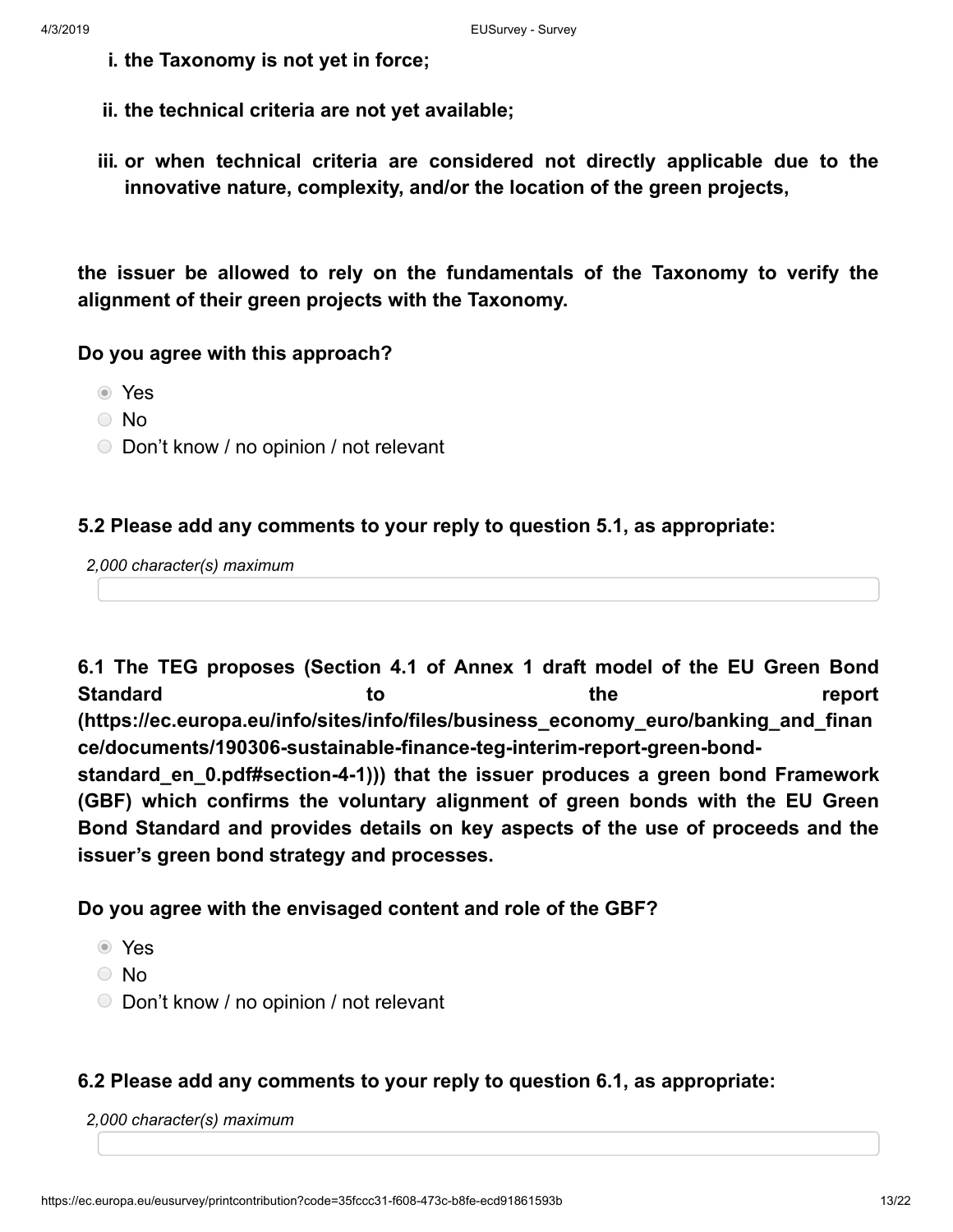**7.1 The TEG proposes (Section 4.3 of Annex 1: draft model of the EU Green Bond Standard to the report [\(https://ec.europa.eu/info/sites/info/files/business\\_economy\\_euro/banking\\_and\\_finan](https://ec.europa.eu/info/sites/info/files/business_economy_euro/banking_and_finance/documents/190306-sustainable-finance-teg-interim-report-green-bond-standard_en_0.pdf#section-4-3) ce/documents/190306-sustainable-finance-teg-interim-report-green-bond-**

**standard\_en\_0.pdf#section-4-3)) that the EU green bond issuer reports at least annually, until full allocation of the bond proceeds to green projects and thereafter, in case of any material change in allocation.**

**Please express your agreement with the proposed recommendations by using the scale from 1 to 5 (1 indicating no agreement):**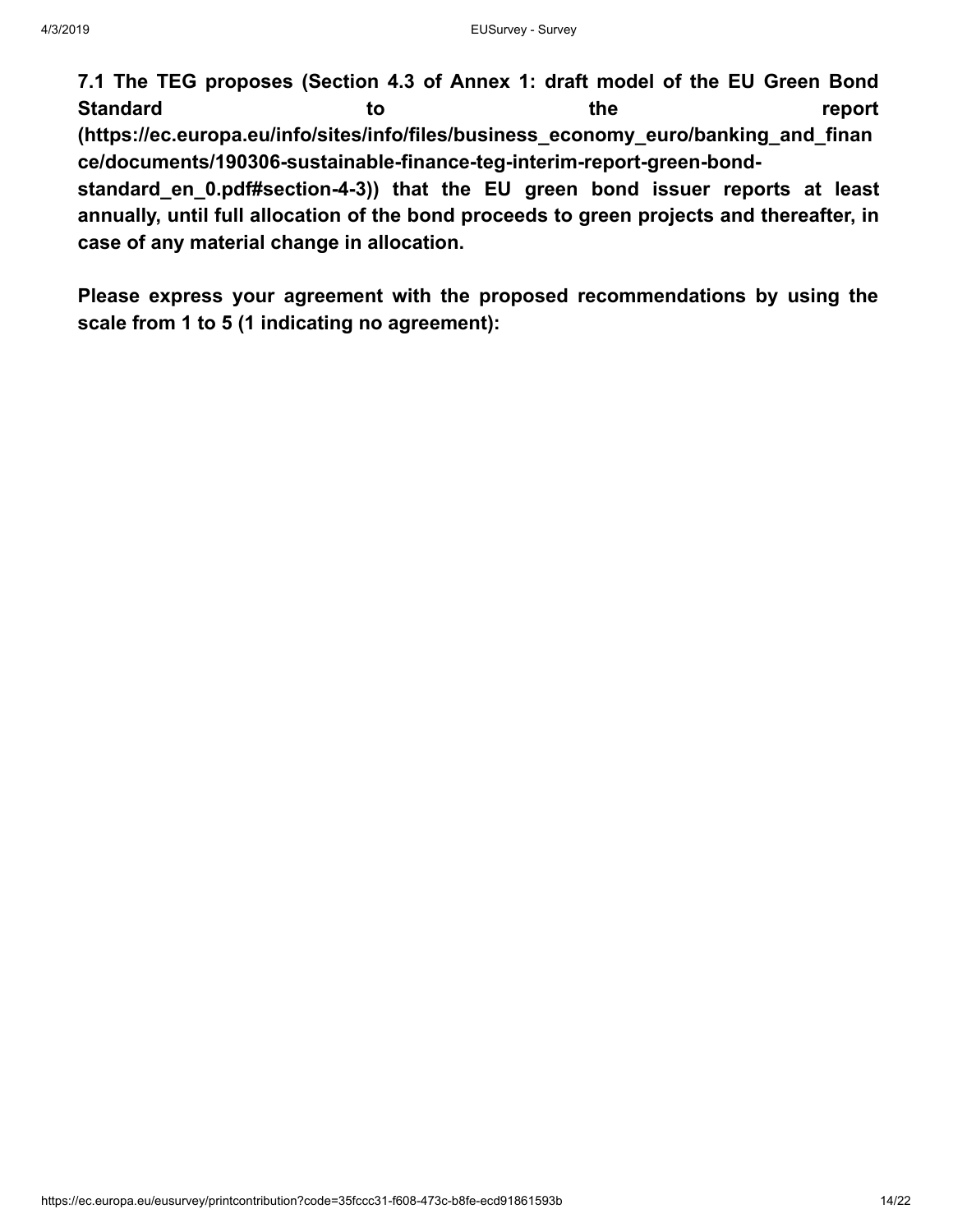|                                                                                                                                                                                              | 1<br>(str<br>ongl<br>у<br>disa<br>gre<br>e) | $\overline{2}$ | 3          | $\overline{4}$ | 5<br>(st<br>ro<br>ng<br>ly<br>ag<br>re<br>e) | D<br>$\mathsf O$<br>$\sf n$<br>$^{\prime}$ t<br>$\sf k$<br>$\sf n$<br>$\mathsf O$<br>W<br>$\sqrt{ }$<br>$\sf n$<br>$\mathsf O$<br>$\mathsf O$<br>p<br>İ.<br>n<br>İ<br>$\mathbf{o}$<br>n<br>$\overline{I}$<br>n<br>$\mathsf O$<br>t<br>r<br>$\mathsf{e}$<br>I<br>e<br>$\mathsf{V}$<br>a<br>n<br>t |  |
|----------------------------------------------------------------------------------------------------------------------------------------------------------------------------------------------|---------------------------------------------|----------------|------------|----------------|----------------------------------------------|--------------------------------------------------------------------------------------------------------------------------------------------------------------------------------------------------------------------------------------------------------------------------------------------------|--|
| a) Statement of compliance with the EU Green Bond<br>Standard                                                                                                                                | $\bigcirc$                                  | $\bigcirc$     | $\bigcirc$ | $\bigcirc$     | $\odot$                                      | $\bigcirc$                                                                                                                                                                                                                                                                                       |  |
| b) Amount allocated to each green projects or green<br>project categories; with the classification of such<br>projects according to the EU Taxonomy and/or to EU<br>environmental objectives | $\bigcirc$                                  | $\bigcirc$     | $\bigcirc$ | $\bigcirc$     | $\odot$                                      | $\bigcirc$                                                                                                                                                                                                                                                                                       |  |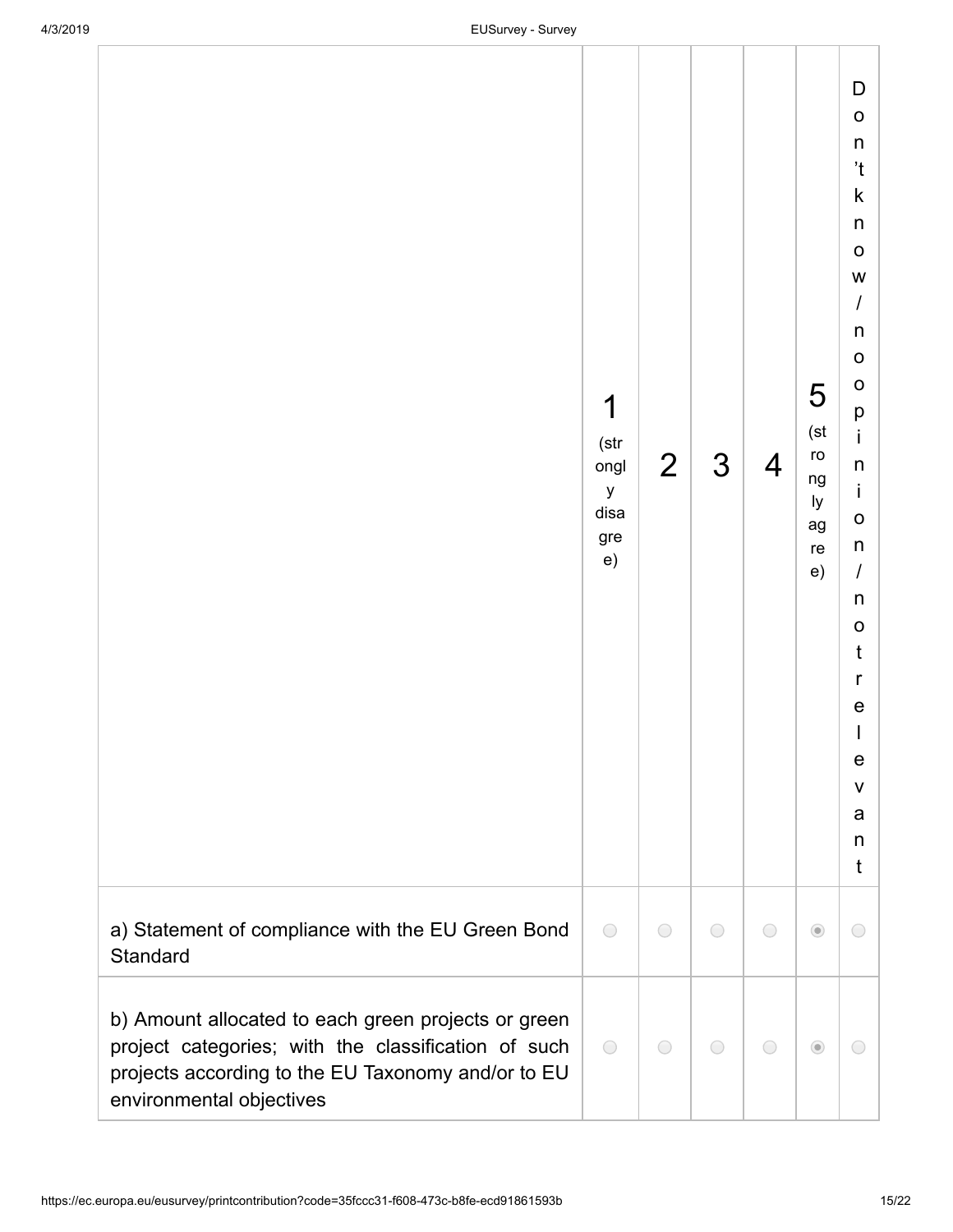| green projects (assets, capital<br>of<br>$\mathsf{C}$<br>Nature<br>expenditures, operating expenditures, etc.) | $\bigcirc$ | $\bigcirc$ | $\bigcirc$ | $\bigcirc$ | $\odot$    | $\left( \begin{array}{c} \end{array} \right)$ |
|----------------------------------------------------------------------------------------------------------------|------------|------------|------------|------------|------------|-----------------------------------------------|
| d) Share between green project financing and<br>refinancing                                                    | $\bigcirc$ | $\bigcirc$ | $\bigcirc$ | $\bigcirc$ | $\odot$    | $\overline{(\phantom{a})}$                    |
| e) Share of green projects financed by the issuer (if<br>applicable)                                           | $\bigcirc$ | $\bigcirc$ | $\bigcirc$ | $\bigcirc$ | $\odot$    | $\overline{(\phantom{a})}$                    |
| f) Actual or estimated impact of the green projects<br>based on metrics outlined in the GBF                    | $\bigcirc$ | $\bigcirc$ | $\bigcap$  | $\bigcap$  | $\odot$    | ◯                                             |
| g) Regional distribution of green projects                                                                     | ◯          | $\bigcap$  | $\bigcap$  | $\odot$    | $\bigcirc$ | ∩                                             |
| h) Green bond ratio                                                                                            | $\bigcirc$ | $\bigcirc$ | $\bigcap$  | $\odot$    | $\bigcirc$ | O                                             |

## **7.2 Please add any comments to your replies to question 7.1, as appropriate:**

*2,000 character(s) maximum*

```
Point F). EACB believes that a quantitative reporting based on KPIs for green
projects will be the most valuable approach to follow. 
Point G). Reporting of regional distribution may be relevant but should not be on a
too detailed level. In any case, reporting should be done on a portfolio level.
```
**8.1 The TEG proposes (Section 4.4 of Annex 1: draft model of the EU green bond standard to the report [\(https://ec.europa.eu/info/sites/info/files/business\\_economy\\_euro/banking\\_and\\_finan](https://ec.europa.eu/info/sites/info/files/business_economy_euro/banking_and_finance/documents/190306-sustainable-finance-teg-interim-report-green-bond-standard_en_0.pdf#section-4-4) ce/documents/190306-sustainable-finance-teg-interim-report-green-bondstandard\_en\_0.pdf#section-4-4)) that the issuer appoints External Reviewers to verify both:**

- **i. before or at issuance, the issuer's GBF, AND;**
- **ii. after allocation of proceeds,**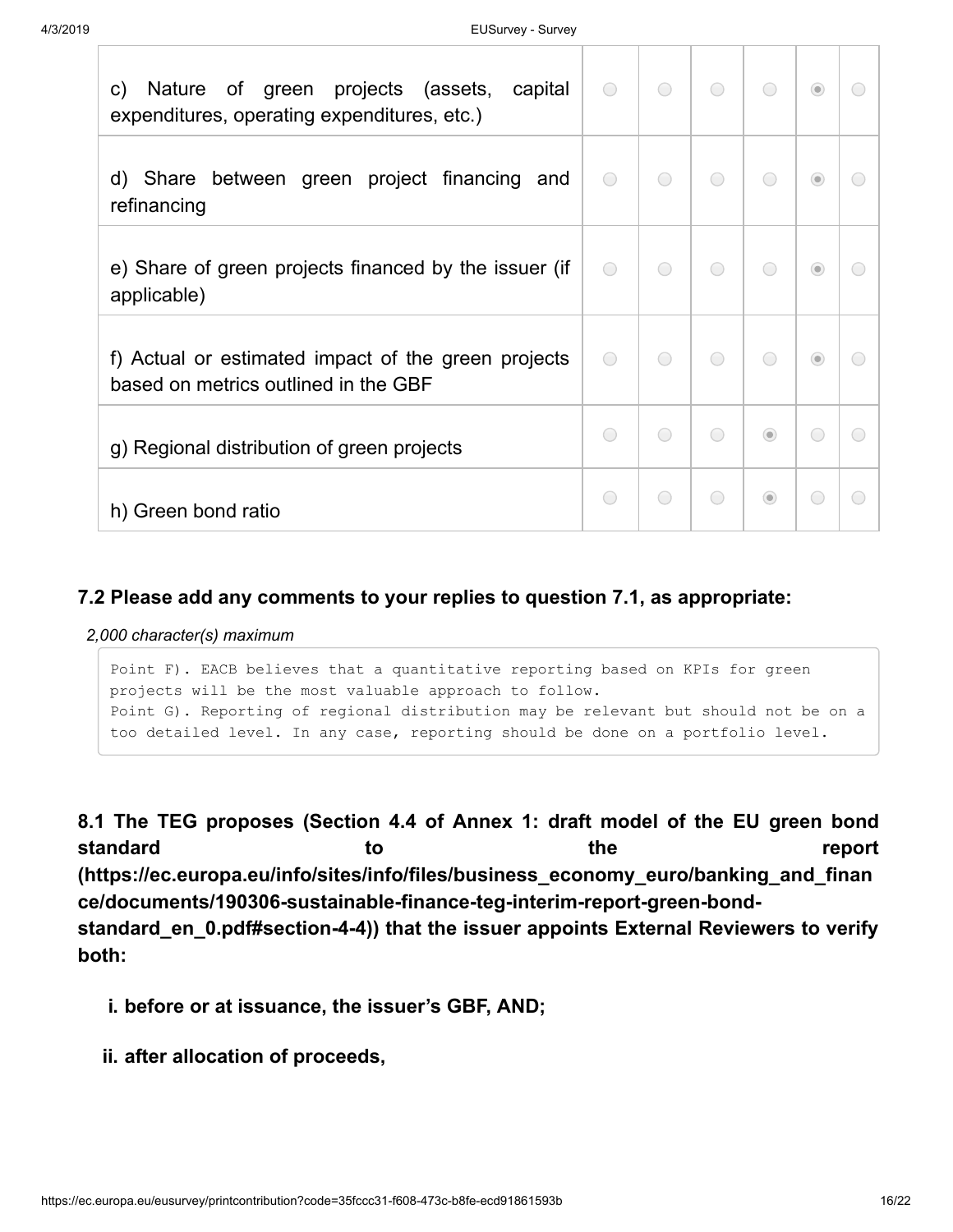**the EU green bond allocations and the actual or estimated impact reporting provided by the issuer.**

## **Do you agree with this approach to verification as proposed by the TEG?**

- Yes
- No
- Don't know / no opinion / not relevant

## **8.2 Please add any comments to your reply to question 8, as appropriate:**

*2,000 character(s) maximum*

Given the different approaches on issuing green bonds of our Members, we have different positions on this question. Some of them think that the External Review should be only needed for the Green Bond Framework, while the allocation and impact reports should be responsibility of the issuer. The answer YES is also based on the fact that, as the ex-ante verification by external parties will be simplified, there will be capacity within their mandate to also verify allocation and reporting, which at the moment vary significantly in scope and quality among the different issuers. Finally, we would like to reaffirm that administrative burden and certifications cost should remain moderate, in order to encourage the issuers of all kind.

**9. The TEG puts forward (Section 5 of the report [\(https://ec.europa.eu/info/sites/info/files/business\\_economy\\_euro/banking\\_and\\_finan](https://ec.europa.eu/info/sites/info/files/business_economy_euro/banking_and_finance/documents/190306-sustainable-finance-teg-interim-report-green-bond-standard_en_0.pdf#section-5) ce/documents/190306-sustainable-finance-teg-interim-report-green-bondstandard\_en\_0.pdf#section-5)) for consideration by the European Commission, a series of proposals for incentives to support the EU green bond market.**

**Do you have any comment on the incentives stated in the Section 5.1?**

*2,000 character(s) maximum*

```
We express strong agreement with 5.1.4. Indeed, it is necessary to encourage banks
to find ways to enhance pricing of green assets.
```
**10.1 Some of these proposals stated in 5.2 [\(https://ec.europa.eu/info/sites/info/files/business\\_economy\\_euro/banking\\_and\\_finan](https://ec.europa.eu/info/sites/info/files/business_economy_euro/banking_and_finance/documents/190306-sustainable-finance-teg-interim-report-green-bond-standard_en_0.pdf#section-5-2) ce/documents/190306-sustainable-finance-teg-interim-report-green-bondstandard\_en\_0.pdf#section-5-2) pose challenges to their implementation – requiring the engagement of several authorities, the acquisition of new competencies and involving prolonged timelines. These proposals will require further analysis by the**

**TEG as well as outreach and feedback from a broad range of stakeholders.**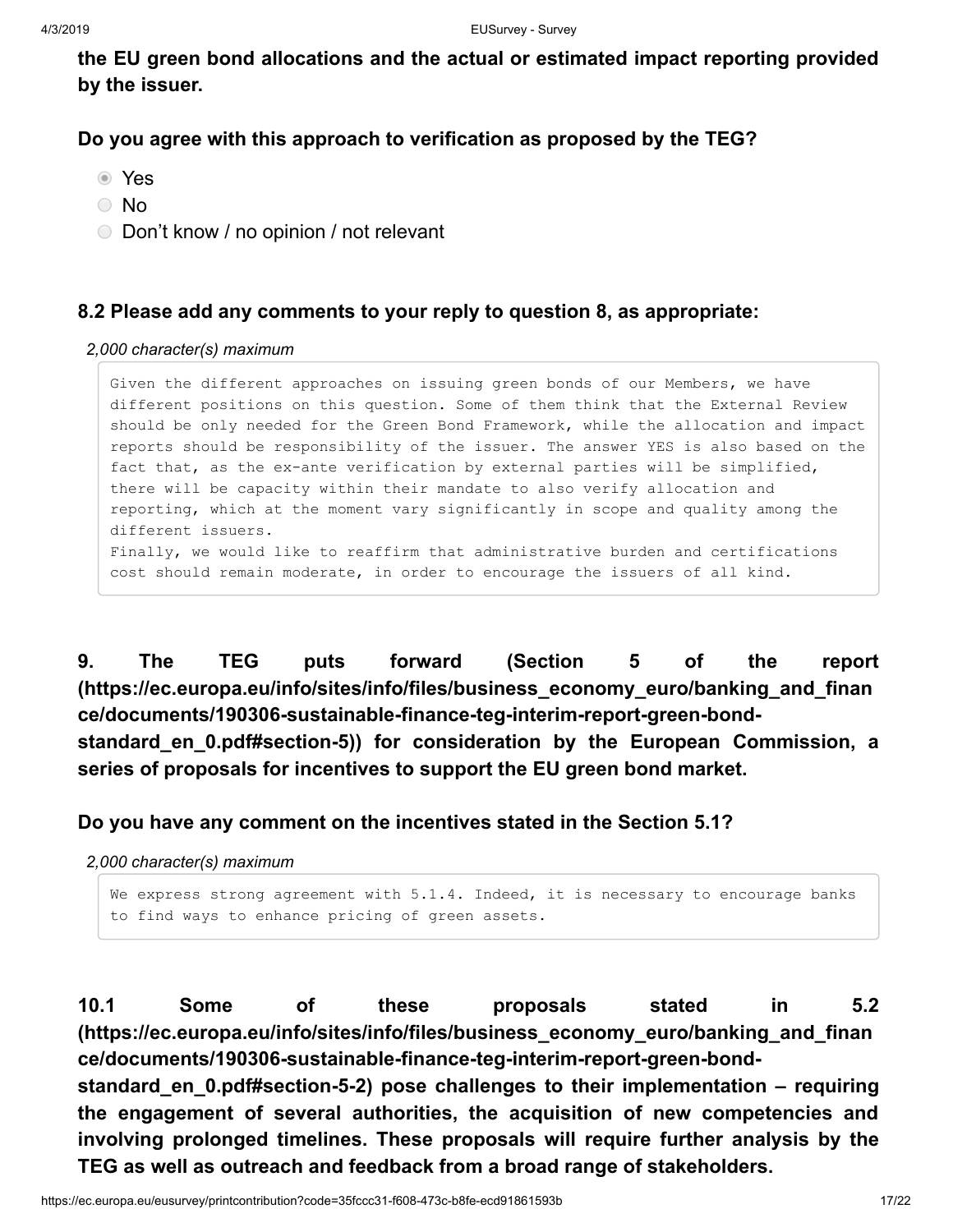## **Please express your view on the potential effectiveness of such proposals using the scale from 1 to 5, with 1 indicating no effectiveness:**

|                                                                                                                                       | 1<br>(not<br>effecti<br>ve at<br>all) | $\overline{2}$ | 3          | $\overline{\mathcal{A}}$ | 5<br>$(\mathsf{V}% _{0})_{0\leq\mathsf{V}}^{\alpha}$<br>er<br>У<br>eff<br>ec<br>tiv<br>e) | D<br>$\mathbf 0$<br>n<br>'t<br>$\sf k$<br>$\mathsf{n}$<br>$\mathsf O$<br>W<br>$\prime$<br>n<br>$\mathsf O$<br>$\circ$<br>p<br>İ<br>n<br>İ<br>$\circ$<br>$\mathsf{n}$<br>$\overline{I}$<br>n<br>$\circ$<br>t<br>$\mathsf{r}$<br>e<br>e<br>$\mathsf{V}$<br>a<br>n<br>$\mathsf{t}$ |
|---------------------------------------------------------------------------------------------------------------------------------------|---------------------------------------|----------------|------------|--------------------------|-------------------------------------------------------------------------------------------|---------------------------------------------------------------------------------------------------------------------------------------------------------------------------------------------------------------------------------------------------------------------------------|
| a) Tax incentives at issuer or investor level<br>(including accelerated depreciation for assets<br>financed by green bonds and loans) | $\bigcirc$                            | $\bigcirc$     | $\bigcirc$ | $\odot$                  | $\bigcirc$                                                                                | 0                                                                                                                                                                                                                                                                               |
| b) Favoring EU green bonds in relevant financial<br>sector regulation and prudential rules                                            | $\bigcirc$                            | $\bigcirc$     | $\bigcirc$ | $\bigcirc$               | $\odot$                                                                                   | $\bigcirc$                                                                                                                                                                                                                                                                      |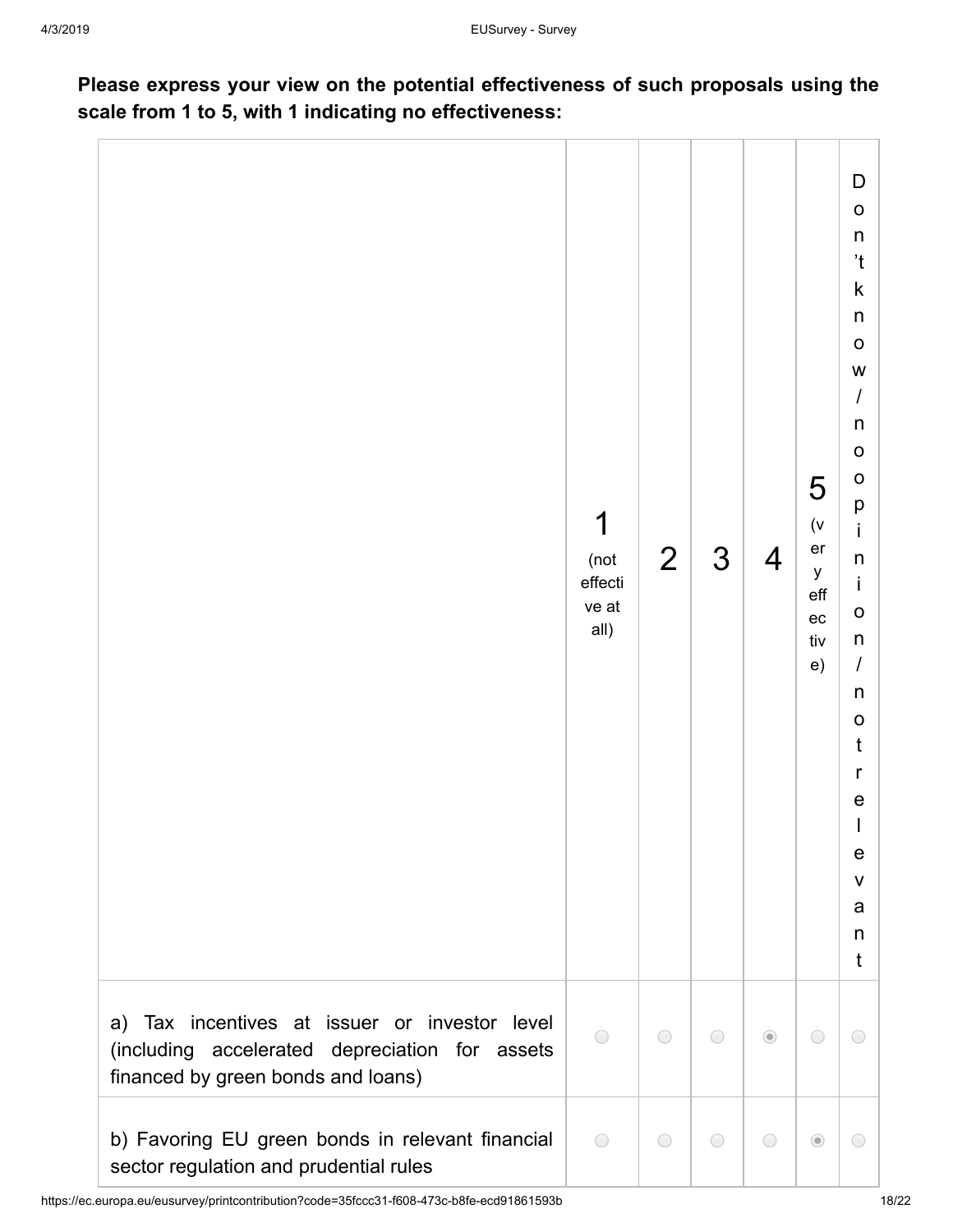**10.2 Have you considered any other proposals for incentives in addition to the ones outlined by the TEG in Section 5 of the report [\(https://ec.europa.eu/info/sites/info/files/business\\_economy\\_euro/banking\\_and\\_finan](https://ec.europa.eu/info/sites/info/files/business_economy_euro/banking_and_finance/documents/190306-sustainable-finance-teg-interim-report-green-bond-standard_en_0.pdf#section-5) ce/documents/190306-sustainable-finance-teg-interim-report-green-bondstandard\_en\_0.pdf#section-5)?**

**Please comment as appropriate:**

*2,000 character(s) maximum*

**11.1 The objective of the EU GBS is to support the scaling up of the green bond market in the EU, while at the same time safeguarding the integrity of this market.**

**Through which of the means is the EU GBS likely / unlikely achieve to this objective?**

**Please express your view using the scale from 1 to 5, with 1 indicating unlikely.**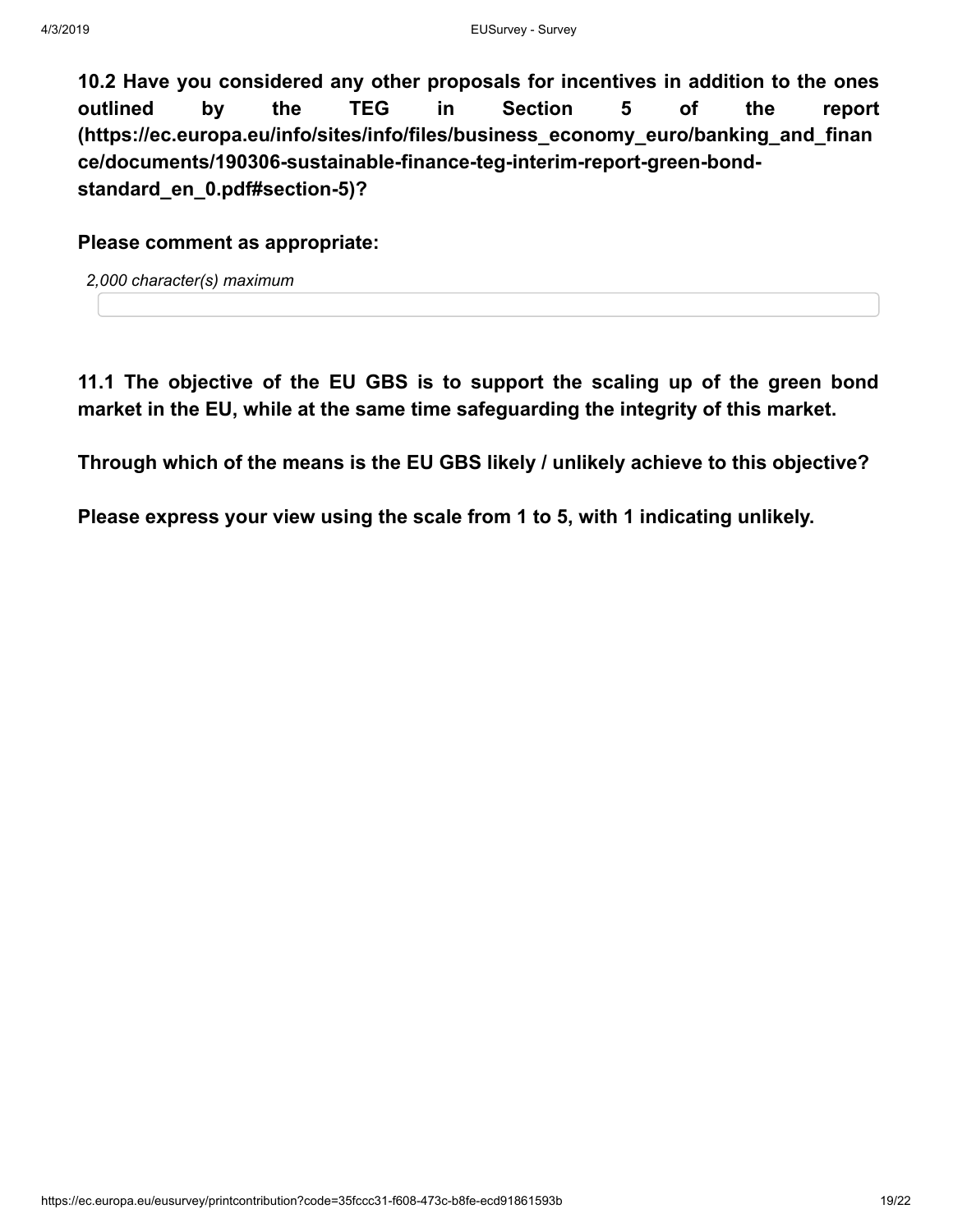|                                                                                                                                                                                                                                              | 1<br>(v)<br>er<br>y<br>un<br>$\sf{lik}$<br>e <sub>l</sub><br>y) | $\overline{2}$ | 3          | 4          | 5<br>(v)<br>er<br>$\mathsf y$<br>lik<br>e <sub>l</sub><br>y) | D<br>$\mathsf O$<br>$\sf n$<br>$\mathfrak{t}$<br>$\sf k$<br>$\mathsf{n}$<br>$\mathsf O$<br>W<br>$\boldsymbol{I}$<br>$\sf n$<br>$\mathbf O$<br>$\circ$<br>p<br>$\mathbf i$<br>n<br>İ<br>$\mathbf 0$<br>$\mathsf{n}$<br>$\cal I$<br>$\sf n$<br>$\circ$<br>$\mathfrak t$<br>$\mathsf{r}$<br>e<br>$\mathsf I$<br>e<br>V<br>a<br>n<br>t |  |
|----------------------------------------------------------------------------------------------------------------------------------------------------------------------------------------------------------------------------------------------|-----------------------------------------------------------------|----------------|------------|------------|--------------------------------------------------------------|------------------------------------------------------------------------------------------------------------------------------------------------------------------------------------------------------------------------------------------------------------------------------------------------------------------------------------|--|
| a) Alignment of eligible green projects with the EU<br>Taxonomy - expected to reduce uncertainty over<br>greenness and provide clear guidance                                                                                                | $\bigcirc$                                                      | $\bigcirc$     | $\bigcirc$ | $\bigcirc$ | $\circledcirc$                                               | $\bigcirc$                                                                                                                                                                                                                                                                                                                         |  |
| b) Clarification with regards to some key elements<br>involved<br>bond<br>issuance:<br>tracking<br>in<br>green<br>of<br>proceeds, nature of eligible assets / expenditures -<br>expected to reduce uncertainty and provide clear<br>guidance | $\bigcirc$                                                      | $\bigcirc$     | $\bigcirc$ | $\bigcirc$ | $\odot$                                                      | $\bigcirc$                                                                                                                                                                                                                                                                                                                         |  |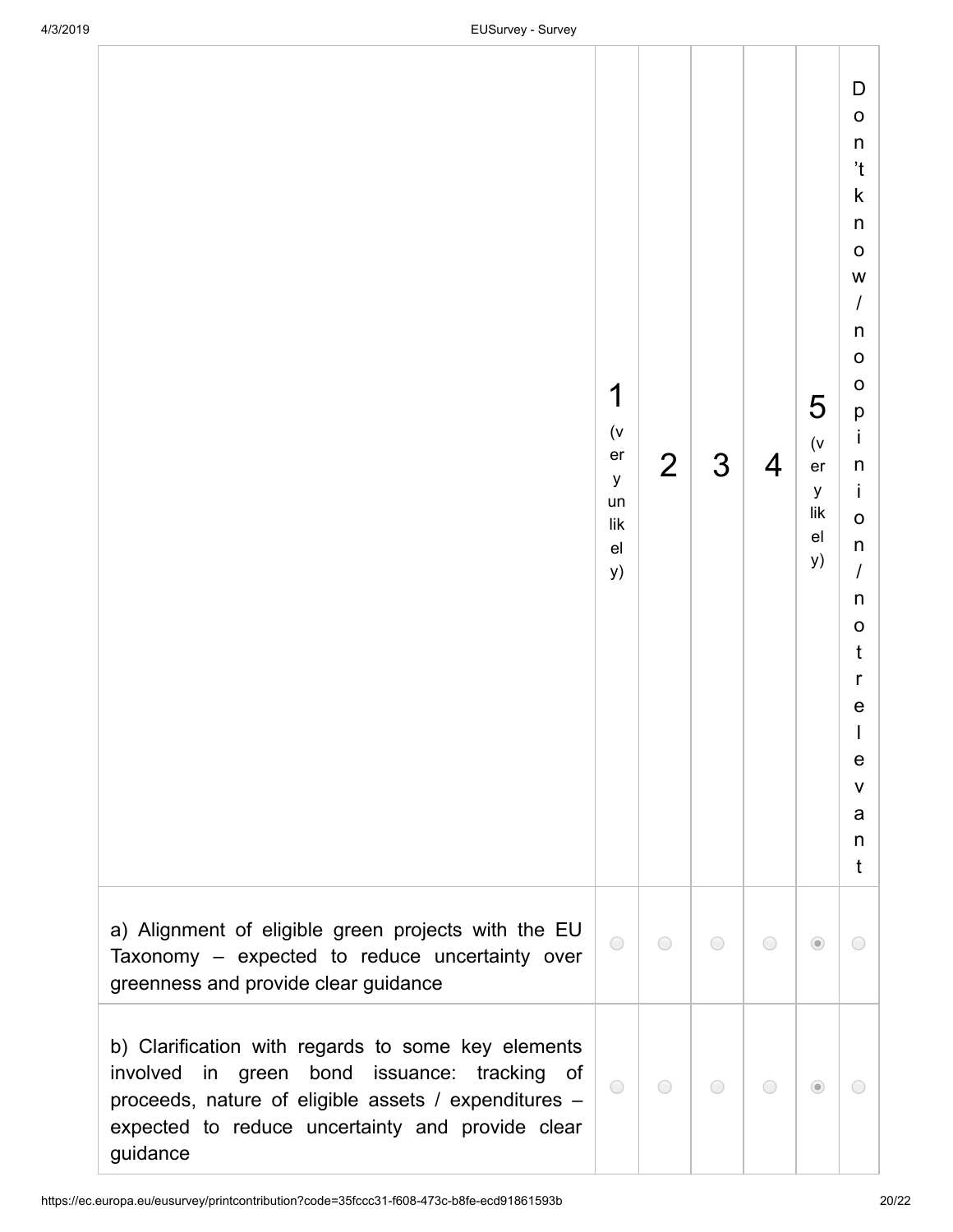| c) Requirement for the publication of issuer's GBF and<br>for allocation- and impact reporting – expected to<br>increase transparency and promote standardisation in<br>provision of information           | $\bigcirc$ |  |  |  |
|------------------------------------------------------------------------------------------------------------------------------------------------------------------------------------------------------------|------------|--|--|--|
| d) Mandatory external review (and accreditation of<br>reviewers – expected to support reliability<br>of<br>information,<br>market integrity, and<br>promote<br>standardisation in provision of information | $\bigcirc$ |  |  |  |

## **11.2 Please add any comments to your replies to question 11, as appropriate:**

*2,000 character(s) maximum*

## **12. Are there any other relevant issues that you would like to bring to the attention of the TEG:**

### **Please comment as appropriate:**

*2,000 character(s) maximum*

# 3. Additional information

 Should you wish to provide additional information (e.g. a position paper, report) or raise specific points not covered by the questionnaire, you can upload your additional document(s) here:

### Useful links

[TEG interim report on EU Green Bond Standard \(https://ec.europa.eu/info/files/190306-sustainable-finance-teg](https://ec.europa.eu/info/files/190306-sustainable-finance-teg-interim-report-green-bond-standard_en)interim-report-green-bond-standard\_en) (https://ec.europa.eu/info/files/190306-sustainable-finance-teg-interimreport-green-bond-standard\_en)

[Draft Green Bond Standard \(https://ec.europa.eu/info/files/190306-sustainable-finance-teg-interim-report-green](https://ec.europa.eu/info/files/190306-sustainable-finance-teg-interim-report-green-bond-standard_en)bond-standard\_en) (https://ec.europa.eu/info/files/190306-sustainable-finance-teg-interim-report-green-bondstandard\_en)

[Feedback invitation details \(https://ec.europa.eu/info/publications/190306-sustainable-finance-interim-teg-report](https://ec.europa.eu/info/publications/190306-sustainable-finance-interim-teg-report-green-bond-standard_en)green-bond-standard\_en) (https://ec.europa.eu/info/publications/190306-sustainable-finance-interim-teg-reportgreen-bond-standard\_en)